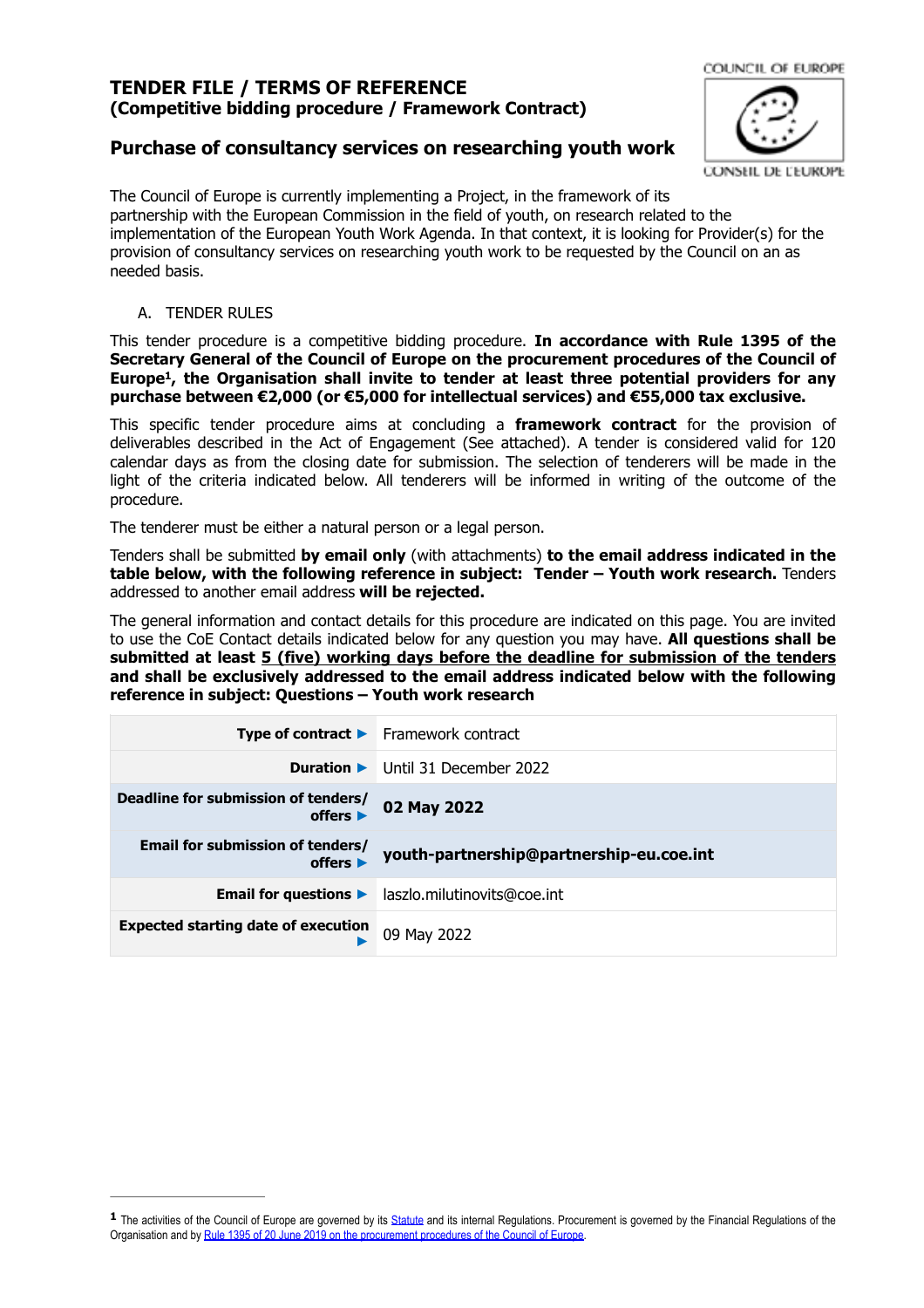#### **B.** EXPECTED DELIVERABLES

#### **Background of the Project**

The Council of Europe is currently implementing a Project, in the framework of its partnership with the European Commission in the field of youth, on research related to the implementation of the [European](https://www.eywc2020.eu/en/agenda/) [Youth Work](https://www.eywc2020.eu/en/agenda/) Agenda (EYWA). The overall aim of the project is to establish a pool of researchers capable to conduct research related to youth work, to analyse and to present findings and to formulate recommendations that underpin and support the implementation of the EYWA, in line with the Youth Partnership's workplan 2022-2023, and relevant youth policy decisions and initiatives from both the European Union and the Council of Europe.

In the frame of the Project, a variety of research initiatives/studies are to be conducted, with special regard to the December 2020 [EU Council resolution](https://www.eywc2020.eu/en/news/strengthen-youth-work-make-it-more-visible-and-develop-it-further-resolution-european-youth-work-agenda.26) on the framework for establishing a European Youth Work Agenda, the [final Declaration](https://www.eywc2020.eu/en/convention/final-declaration/) of the [3rd European Youth Work Convention](https://pjp-eu.coe.int/en/web/youth-partnership/eywc-2020) and the [Council of](https://www.coe.int/en/web/youth/-/recommendation-on-youth-work) [Europe's recommendation on youth work.](https://www.coe.int/en/web/youth/-/recommendation-on-youth-work)

The Council of Europe is looking for up to 15 Provider(s) (provided enough tenders meet the criteria indicated below) to support the implementation of the project with particular expertise of understanding and researchingyouth work and young people.

This Contract is currently estimated to cover up to 10 activities, to be held by 31 December 2022. This estimate is for information only and shall not constitute any sort of contractual commitment on the part of the Council of Europe. The Contract may potentially represent a higher or lower number of activities, depending on the evolving needs of the Organisation.

For information purposes only, the total budget of the Youth Partnership in 2022-2023 amounts to 2.8 million Euros and the total amount of the object of present tender **shall not exceed 55,000 Euros tax exclusive** for the whole duration of the Framework Contract. This information does not constitute any sort of contractual commitment or obligation on the part of the Council of Europe.

### **Scope of the Framework Contract**

Throughout the duration of the Framework Contract, pre-selected Providers may be asked to:

- Propose research methodology and research plan;
- Participate in and support the work of the Steering Group for the implementation of the European Youth Work Agenda, in particular with presentation and analysis of research findings;
- Identify relevant literature and experts and carry out analysis of existing research findings;
- Carry out desk analysis and applied research on the topics:
- Peer review drafts submitted by other Providers in the framework of the project:
- Plan and carry out data collection using various methods;
- Draft recommendations relevant for the implementation of the agenda, both for policy and practice;
- Prepare presentations, scripts, text for audiovisual communication on the main findings;
- Share and promote the results of the research in relevant fora, including, but not limited to Youth Partnership seminars, conferences, EKCYP-PEYR meetings, podcasts, webinars and other events, as relevant;
- Support the development of communication materials for the study, such as video and audio materials and illustrations.

The above list is not considered exhaustive. The Council reserves the right to request deliverables not explicitly mentioned in the above list of expected services, but related to the field of expertise object of the present Framework Contract.

In terms of **quality requirements**, the pre-selected Service Providers must ensure, inter alia, that:

- The services are provided to the highest professional/academic standard;<br>• Any specific instructions given by the Council whenever this is the spec
- Any specific instructions given by the Council whenever this is the case are followed.

In addition to the orders requested on an as needed basis, the Provider shall keep regular communication with the Council to ensure continuing exchange of information relevant to the project implementation.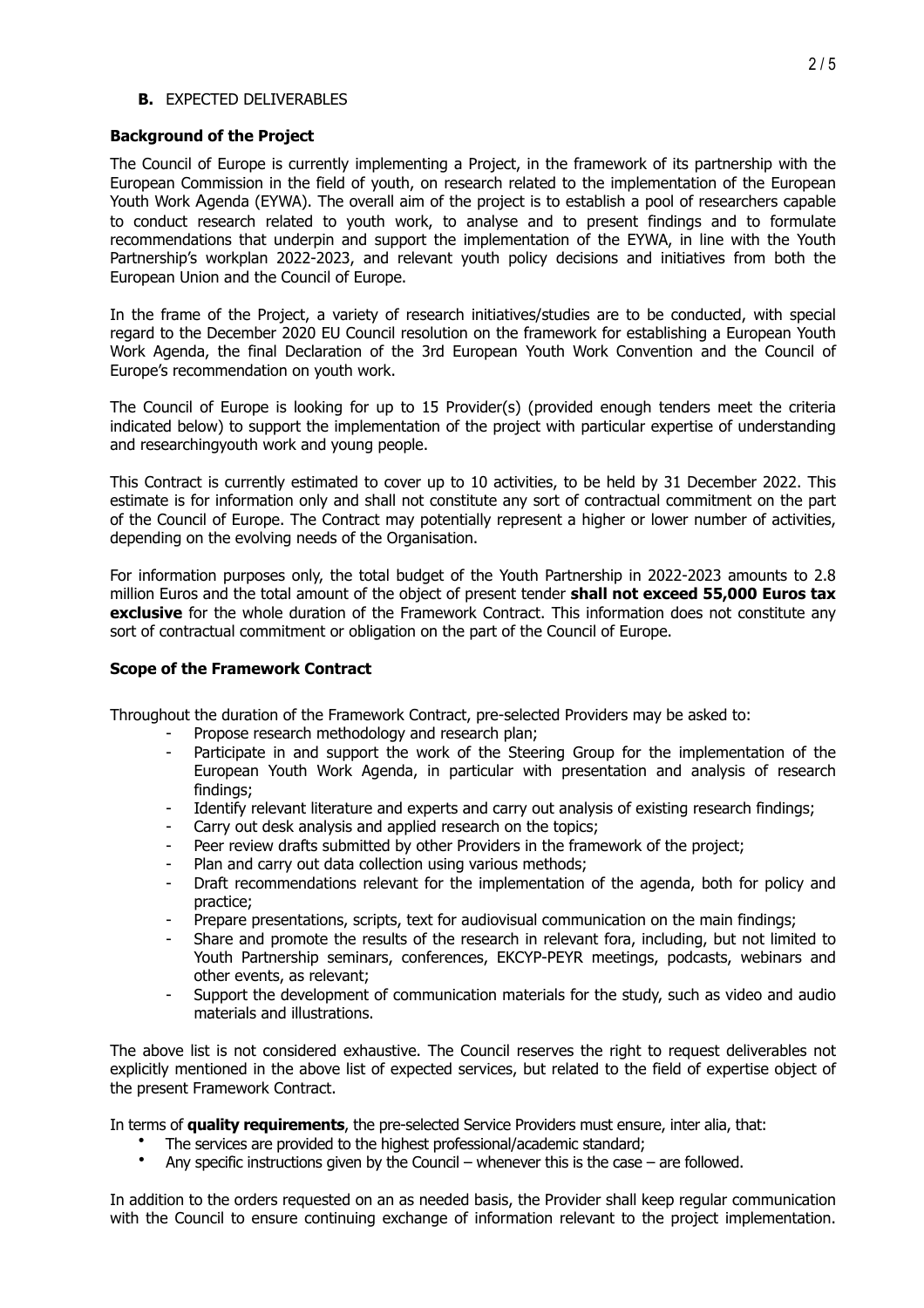This involves, among others, to inform the Council as soon as it becomes aware, during the execution of the Contract, of any initiatives and/or adopted laws and regulations, policies, strategies or action plans or any other development related to the object of the Contract (see more on general obligations of the Provider in Article 3.1.2 of the Legal Conditions in the Act of Engagement).

Unless otherwise agreed with the Council, written documents produced by the Provider shall be in English (see more on requirements for written documents in Articles 3.2.2 and 3.2.3 of the Legal Conditions in the Act of Engagement).

# C. FEES

Tenderers are invited to indicate their fees, by completing and sending the table of fees, as attached in Section A to the Act of Engagement. These fees are final and not subject to review. Tenders proposing fees above the exclusion level indicated in the Table of fees will be **entirely and automatically** excluded from the tender procedure.

# D. HOW WILL THIS FRAMEWORK CONTRACT WORK? (ORDERING PROCEDURE)

Once the selection procedure is completed, you will be informed accordingly. Deliverables will then be delivered on the basis of Order Forms submitted by the Council to the selected Provider (s), by post or electronically, on **an as needed basis** (there is therefore no obligation to order on the part of the Council).

# **Pooling**

For each Order, the Council will choose from the pool of pre-selected tenderers the Provider who demonstrably offers best value for money for its requirement when assessed – for the Order concerned – against the criteria of:

- quality (including as appropriate: capability, expertise, past performance, availability of resources and proposed methods of undertaking the work);
- availability (including, without limitation, capacity to meet required deadlines and, where relevant, geographical location); and
- price.

Each time an Order Form is sent, the selected Provider undertakes to take all the necessary measures to send it **signed** to the Council within 2 (two) working days after its reception. If a Provider is unable to take an Order or if no reply is given on his behalf within that deadline, the Council may call on another Provider using the same criteria, and so on until a suitable Provider is contracted.

Only those Providers whose score, following the assessment of the Award Criteria (see Section E below), is equivalent to or higher than 3.8 will be selected.

# **Providers subject to VAT**

Th[e](#page-2-0) Provider, **if subject to VAT**, shall also send, together with each signed Form, a quote<sup>[2](#page-2-0)</sup> (Pro Forma invoice) in line with the indications specified on each Order Form, and including:

- the Service Provider's name and address;
- <span id="page-2-1"></span>- its VAT number;
- the full list of services;
- the fee per type of deliverables (in the currency indicated on the Act of Engagement, tax exclusive);
- the total amount per type of deliverables (in the currency indicated on the Act of Engagement, tax exclusive);
- the total amount (in the currency indicated on the Act of Engagement), tax exclusive, the applicable VAT rate, the amount of VAT and the amount VAT inclusive .

### **Signature of orders**

An Order Form is considered to be legally binding when the Order, signed by the Provider, is approved by the Council, by displaying a Council's Purchase Order number on the Order, as well as by signing and

<span id="page-2-0"></span><sup>&</sup>lt;sup>[2](#page-2-1)</sup> It must strictly respect the fees indicated in the Act of Engagement. In case of non-compliance with these fees, the Council of Europe reserves the right to terminate the Contract with the Provider, in all or in part.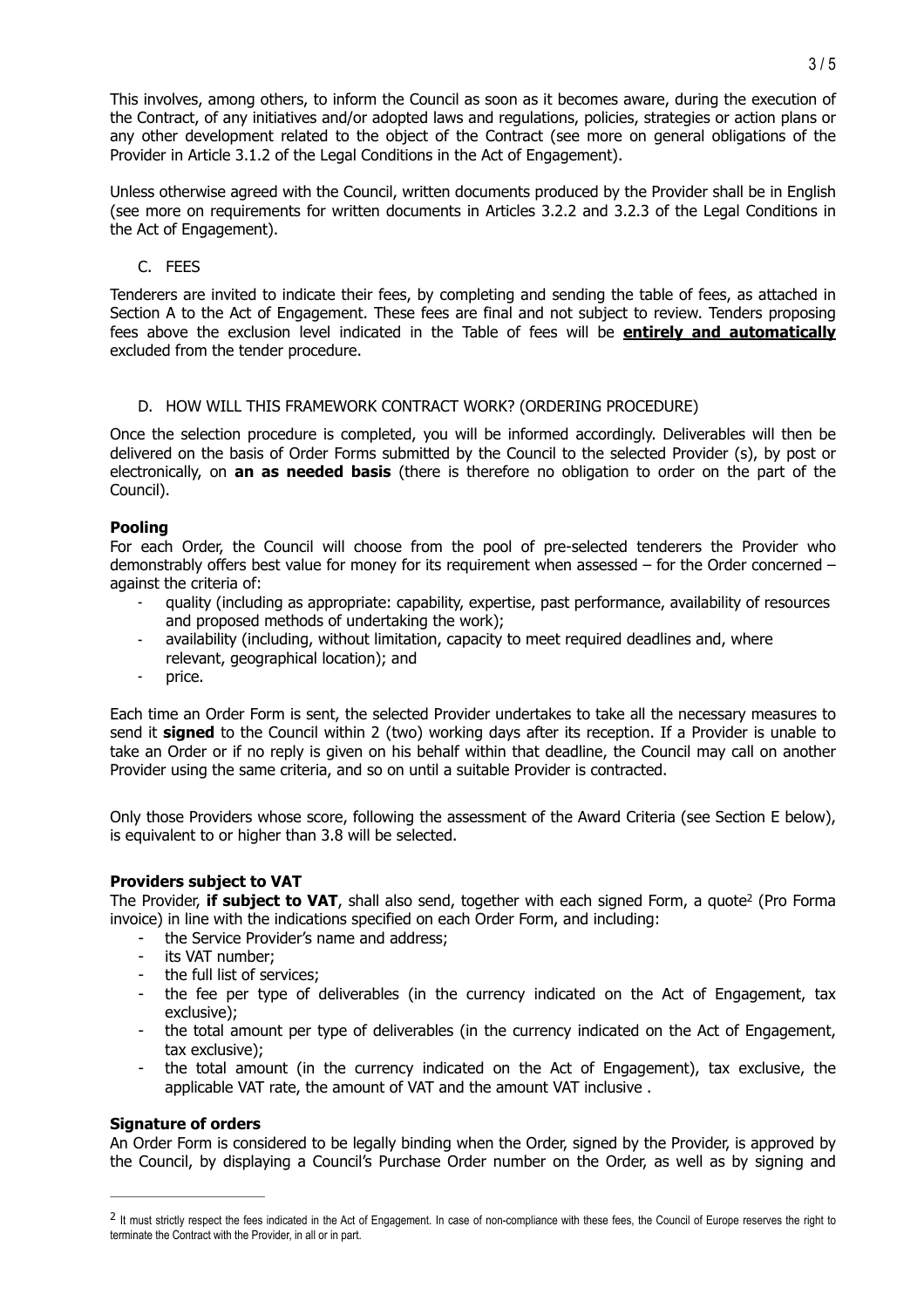stamping the Order concerned. Copy of each approved Order Form shall be sent to the Provider, to the extent possible on the day of its signature.

# <span id="page-3-1"></span>E. ASSESSMENT

Exclusion criteria and absence of conflict of interests

(by signing the Act of Engagement, you declare on your honour not being in any of the below situations)**[3](#page-3-0)**

Tenderers shall be excluded from participating in the tender procedure if they:

- have been sentenced by final judgment on one or more of the following charges: participation in a criminal organisation, corruption, fraud, money laundering, terrorist financing, terrorist offences or offences linked to terrorist activities, child labour or trafficking in human beings;
- are in a situation of bankruptcy, liquidation, termination of activity, insolvency or arrangement with creditors or any like situation arising from a procedure of the same kind, or are subject to a procedure of the same kind;
- have received a judgment with res judicata force, finding an offence that affects their professional integrity or serious professional misconduct;
- do not comply with their obligations as regards payment of social security contributions, taxes and dues, according to the statutory provisions of their country of incorporation, establishment or residence;
- are an entity created to circumvent tax, social or other legal obligations (empty shell company), have ever created or are in the process of creation of such an entity;
- have been involved in mismanagement of the Council of Europe funds or public funds;
- are or appear to be in a situation of conflict of interest;
- are or if their owner(s) or executive officer(s), in the case of legal persons, are included in the lists of persons or entities subject to restrictive measures applied by the European Union (available at [www.sanctionsmap.eu\)](http://www.sanctionsmap.eu).

# Eligibility criteria

- At least five years of experience in youth sector research, understanding of youth policy frameworks and how they apply to youth work (demonstrated in the CV):
- Concrete demonstrated experience in conducting at least two national or European level research projects on youth work (demonstrated in the CV).

### Award criteria

- Quality of the offer (90%), including:
	- Experience in youth work research, presenting a variety of research methods, scales, topics, target groups, communication of research findings, etc. (50%).
	- Quality, clarity and structure of a writing sample in English related to youth work (40%);
- Financial offer (10%).

The Council reserves the right to hold interviews with eligible tenderers.

Multiple tendering is not authorised.

### F. NEGOTIATIONS

The Council reserves the right to hold negotiations with the bidders in accordance with Article 20 of Rule 1395.

G. DOCUMENTS TO BE PROVIDED

<span id="page-3-0"></span>**[<sup>3</sup>](#page-3-1)** The Council of Europe reserves the right to ask tenderers, at a later stage, to supply the following supporting documents:

<sup>-</sup> An extract from the record of convictions or failing that an equivalent document issued by the competent judicial or administrative authority of the country of incorporation, indicating that the first three and sixth above listed exclusion criteria are met;

<sup>-</sup> A certificate issued by the competent authority of the country of incorporation indicating that the fourth criterion is met;

<sup>-</sup> For legal persons, an extract from the companies register or other official document proving ownership and control of the Tenderer;

<sup>-</sup> For natural persons (including owners and executive officers of legal persons), a scanned copy of a valid photographic proof of identity (e.g. passport).